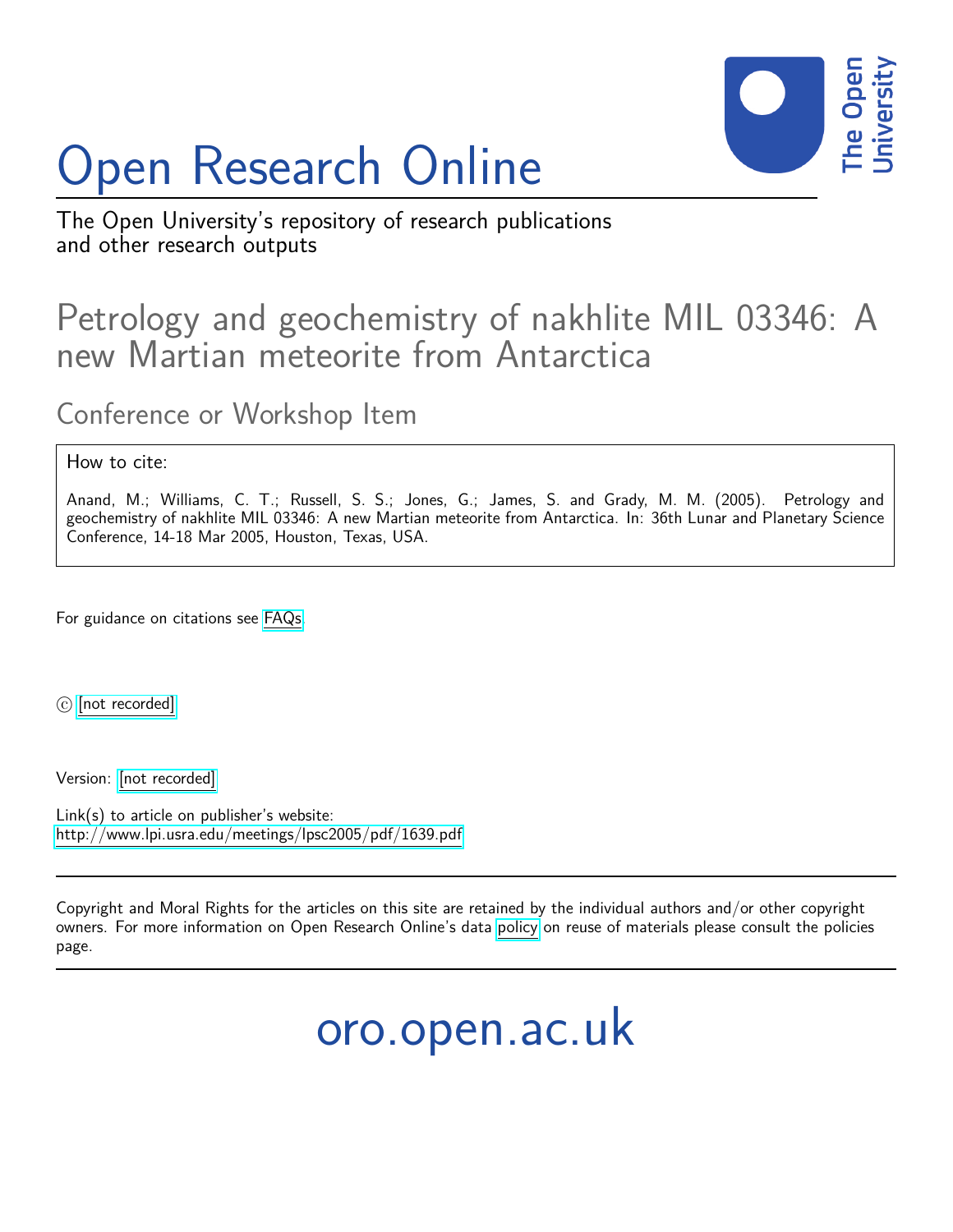### **PETROLOGY AND GEOCHEMISTRY OF NAKHLITE MIL 03346: A NEW MARTIAN METEORITE FROM ANTARCTICA**

M. Anand (M.Anand@nhm.ac.uk), C.T. Williams, S.S. Russell, G. Jones, S. James, and M.M. Grady Department of Mineralogy, The Natural History Museum, Cromwell Road, London, SW7 5BD, UK

MIL 03346 is a newly discovered meteorite from Miller Range in Antarctica, which belongs to the



nakhlite group of Martian meteorites [1]. It is an unbrecciated, mediumgrained olivinebearing clinopyroxenite with a cumulate texture, similar to the 6 other previously known nakhlites. This is only the  $2^{nd}$ 

nakhlite in Antarctic collections, the other being Yamato 000593 and its pairs. The Meteorite Working Group (MWG) allocated us two polished sections (MIL 03346,102 & MIL 03346,116), and 1 g rock chip (MIL 03346,37) for carrying out petrological and geochemical investigations.

**Petrography and Mineral Chemistry**: The rock



displays a cumulate texture (Fig. 1) consisting predominantly of zoned euhedral clinopyroxene (0.5-1 mm long) and glassy mesostasis, with rare olivine grains

(up to 1 mm, Fig. 2). Accessory minerals mostly occur in the mesostasis, and include Ti-magnetite, fayalite, a sulphide phase, and free silica. Shock effects are evident in the form of extensive cracks and shock induced twinning in some pyroxenes. The mineralogy, Fe to Mn ratios in pyroxene and olivine (Fig. 3, after [2]) and bulk-rock composition (Table 1) confirm the Martian



only present in minor amounts and no crystalline plagioclase was observed in our sample. However, the composition of the glassy mesostasis is most closely



matched by a Na-K-rich-feldspar. The majority of the pyroxene grains show extensive zoning from core to the rim. The outer 10-20 µm zones of pyroxene grains display several generations of growth (sometimes up to 4), clearly evident in back scatter electron images. The cores of pyroxene crystals are remarkably homogeneous in composition at  $Wo_{41}En_{38}Fs_{21}$  (Fig. 4). Different generations of rim growth can be demarcated based on Wo-En-Fs contents. In general, there is a gradual decrease in Wo and En contents from core to rim except in the outermost growth zone (overgrowth), which is marked by an increase in Wo content (Fig. 4). Olivine grains are also zoned in terms of Fe-Mg and vary from  $Fo<sub>44</sub>$  in the core to  $Fo<sub>13</sub>$  in the rim regions. This is the highest forsterite content measured in any nakhlite olivine. A secondary alteration phase has also been identified in the cracks of the olivine grains, chemical com